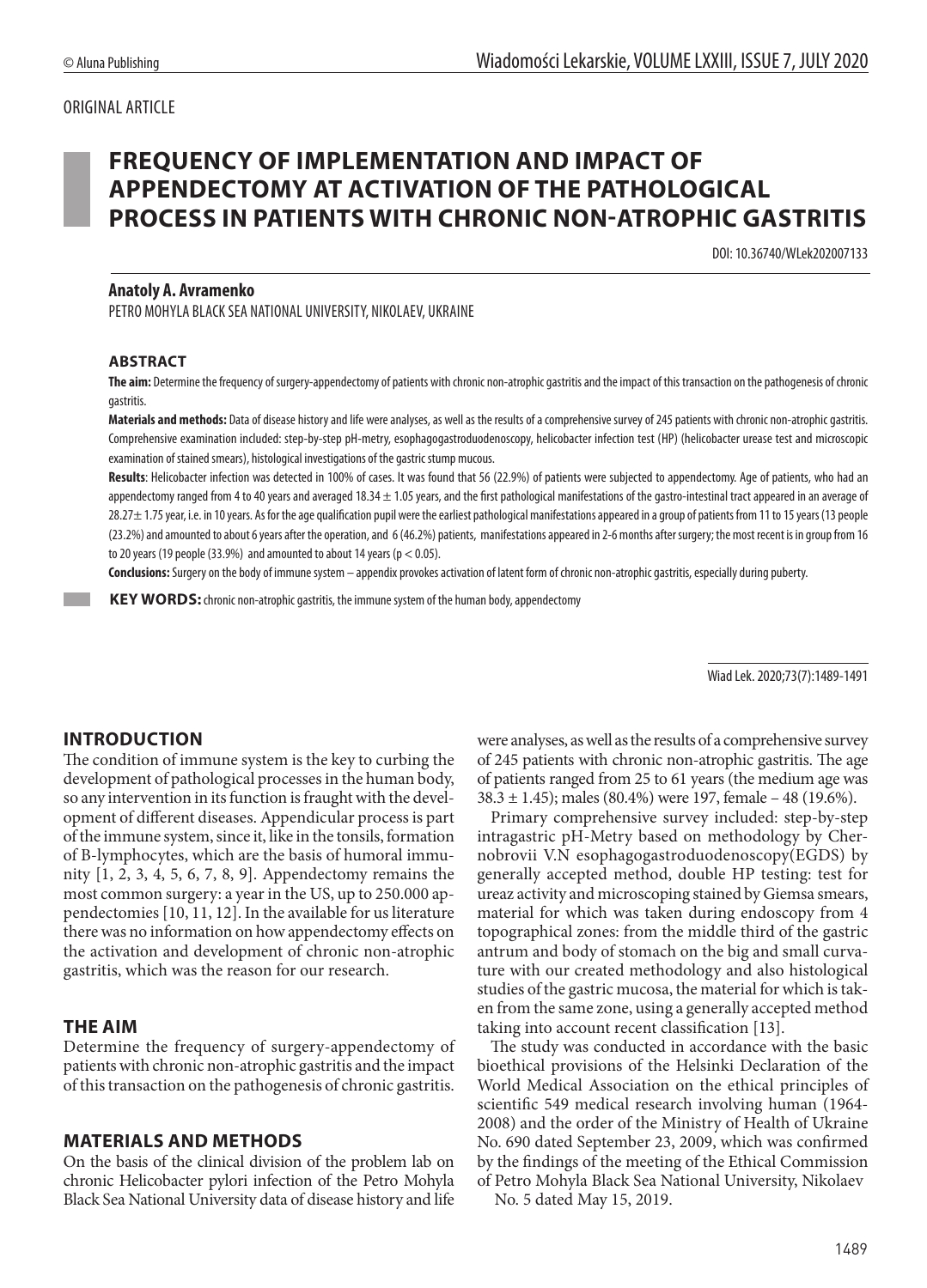| The level of acidity   | The number of surveyed patients with chronic non-atrophic gastritis ( $n = 245$ ) |      |  |
|------------------------|-----------------------------------------------------------------------------------|------|--|
|                        | <b>Number of patients</b>                                                         | $\%$ |  |
| Hyperacidity expressed | 24                                                                                | 9,8  |  |
| Hyperacidity moderate  | 35                                                                                | 14,3 |  |
| Normacidity            | 108                                                                               | 44,1 |  |
| Hypoacidity moderate   | 47                                                                                | 19,2 |  |
| Hypoacidity expressed  | 31                                                                                | 12,6 |  |
| Anacidity              |                                                                                   |      |  |

#### **Table I.** Level of acidity of the patients with chronic non-atrophic gastritis

Note: n-the number of studies

**Table II.** Degree of semination of gastric mucosa with HP infection on topographical zones of patients with chronic non-atrophic gastritis

| Topographic zones of stomach | Degree of semination of gastric mucosa with HP infection on topographical<br>zones of stomach<br>$(+)/(M \pm m)(n = 245)$ |
|------------------------------|---------------------------------------------------------------------------------------------------------------------------|
| Antrum of the stomach        | a) $2,25 \pm 0,20$ ; 6) $2,18 \pm 0,20$ .                                                                                 |
| Body of stomach              | a) $2,15 \pm 0,20$ ; 6) $2,13 \pm 0,20$ .                                                                                 |
| .                            |                                                                                                                           |

Note: n-the number of studies, a) large curvature, b) small curvature

|  | Table III. Age of patients during appendectomy and beginning of the first pathological manifestations after surgery (n = 56) |  |  |  |  |
|--|------------------------------------------------------------------------------------------------------------------------------|--|--|--|--|
|--|------------------------------------------------------------------------------------------------------------------------------|--|--|--|--|

| Age qualification in the<br>operation period | <b>Number</b> | $\%$ | $M \pm m$ (year) | <b>First pathological manifestations</b><br>$M \pm m$ (year) |
|----------------------------------------------|---------------|------|------------------|--------------------------------------------------------------|
| Before 10 years                              |               | 12.5 | $6,57 \pm 0.83$  | $17,29 \pm 2,49$                                             |
| From 11 to 15 years                          | 13            | 23.2 | $13,38 \pm 0,31$ | $19,77 \pm 2,91$                                             |
| From 16 to 20 years                          | 19            | 33,9 | $18,21 \pm 0.25$ | $32,58 \pm 1,80$                                             |
| From 21 to 25 years                          |               | 12.5 | $22,85 \pm 0,49$ | $30.57 \pm 2.94$                                             |
| Older then 25 years                          | 10            | 17.9 | $30,10 \pm 1,34$ | $37,20 \pm 4,21$                                             |

Note: n-the number of studies

Primary sequence survey: first patients conducted pH-metry and then EGDS with biopsy material for testing in HP and histological studies of the stomach mucosa. The study was conducted in the morning on an empty stomach, in 12-14 hours after the last meal. The data obtained were processed statistically using Student t-test with the computation of averages (m) and perhaps the likelihood of deviations (m). The changes were considered to be statistically significant at  $p < 0.05$ . Statistical calculations were performed using Excel tables for Microsoft Office.

# **RESULTS AND DISCUSSION**

Data obtained during the conduct of pH-testing are shown in table I.

When carrying out the EGDS active ulcerous process in the duodenal ulcer was diagnosed at 11 (4.5%), and 23 (9.4%) patients had manifestations of carried in the past ulcers duodenal bulb as scar deformity of varying degrees of severity. When analyzing data of histological investigations of all patients in 100% of cases, have confirmed the existence of chronic non-atrophic gastritis in both active and inactive stages of varying degrees of severity.

When testing on HP Helicobacter infection was detected in 100% of cases when the degree for semination from (+) to (+++). Data on the extent of the gastric mucosa for semination of HP infection on topographical zones of the stomach patients with chronic non-atrophic gastritis are reflected in table II.

During comparative analysis of data on the medium level semination with HP infection of gastric mucosa on topographical zones reliable differences weren't found ( $p > 0.05$ ).

When analyzing data by frequency of held appendectomies it was found that 56 (22.9%) patients had such an operation. Data on the age of patients during appendectomy and age, when we started the first pathological manifestations of the gastro-intestinal tract after operation, are presented in table III.

 Age of patients, who had an appendectomy ranged from 4 to 40 years and averaged  $18.34 \pm 1.05$  years, and the first pathological manifestations of the gastro-intestinal tract appeared in an average of 28.27± 1.75 year, i.e. in 10 years. As for the age qualification pupil were the earliest pathological manifestations appeared in a group of patients from 11 to 15 years and amounted to about 6 years after the operation, and 6 (46.2%) patients, manifestations appeared in 2-6 months after surgery; the most recent is in group from 16 to